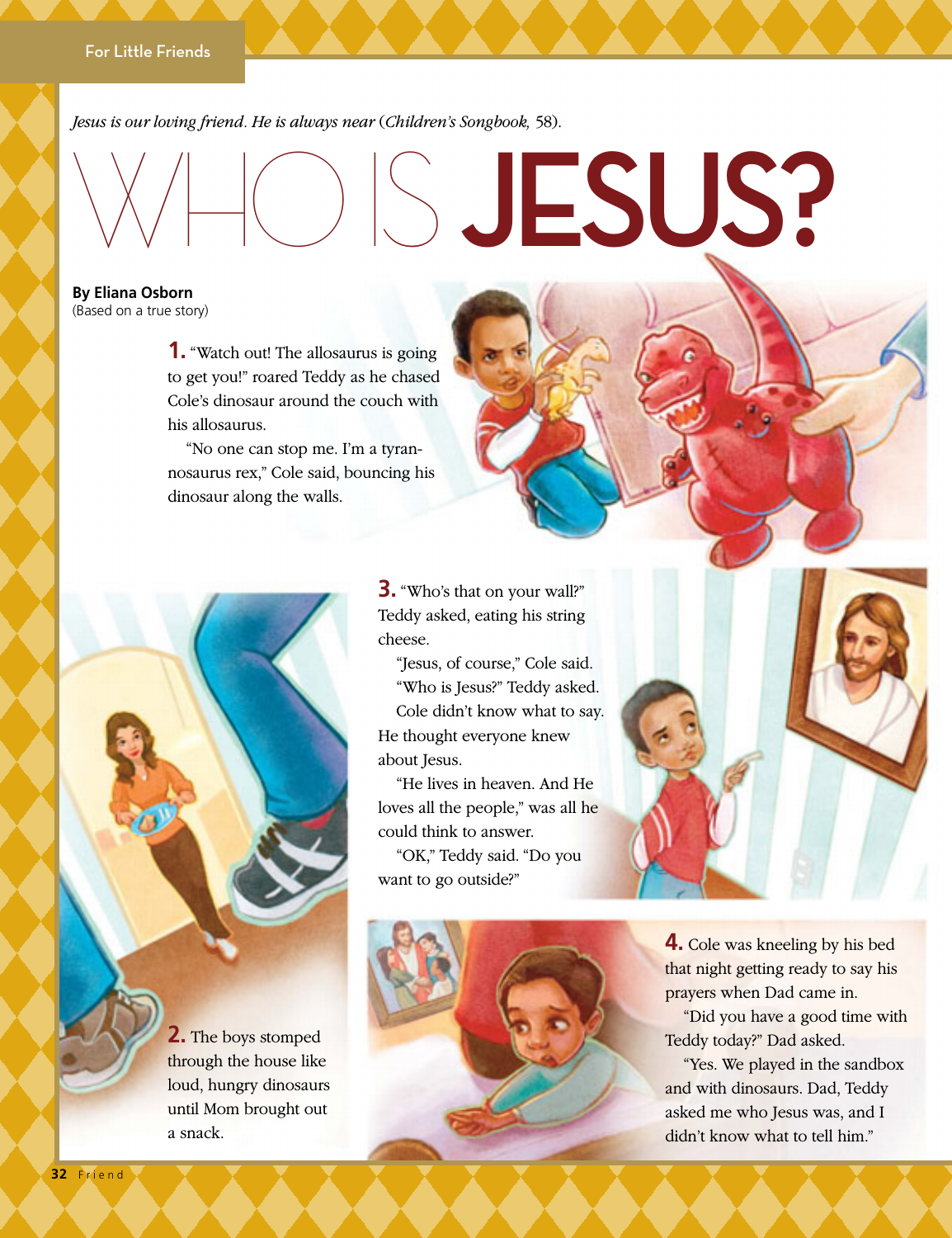**5.** Dad pointed to a picture on the wall above Cole's bed. It was of Jesus surrounded by children. "What do you think about when you look at this painting?" Dad asked.



**6.** "I think about how I want to live with Jesus and Heavenly Father someday. And how Jesus treated people kindly when He was on the earth," Cole said.

**7.** "It sounds like you could tell Teddy both of those things," Dad said.

"Maybe Teddy would like to come to church with me sometime," Cole said. "Then he could learn lots of things about Jesus. And it is fun too."



**8.** Dad kissed Cole on the top of his head. "You're a good boy, Cole. Heavenly Father and Jesus are both proud of you. And Teddy is lucky to have you for a friend." ◆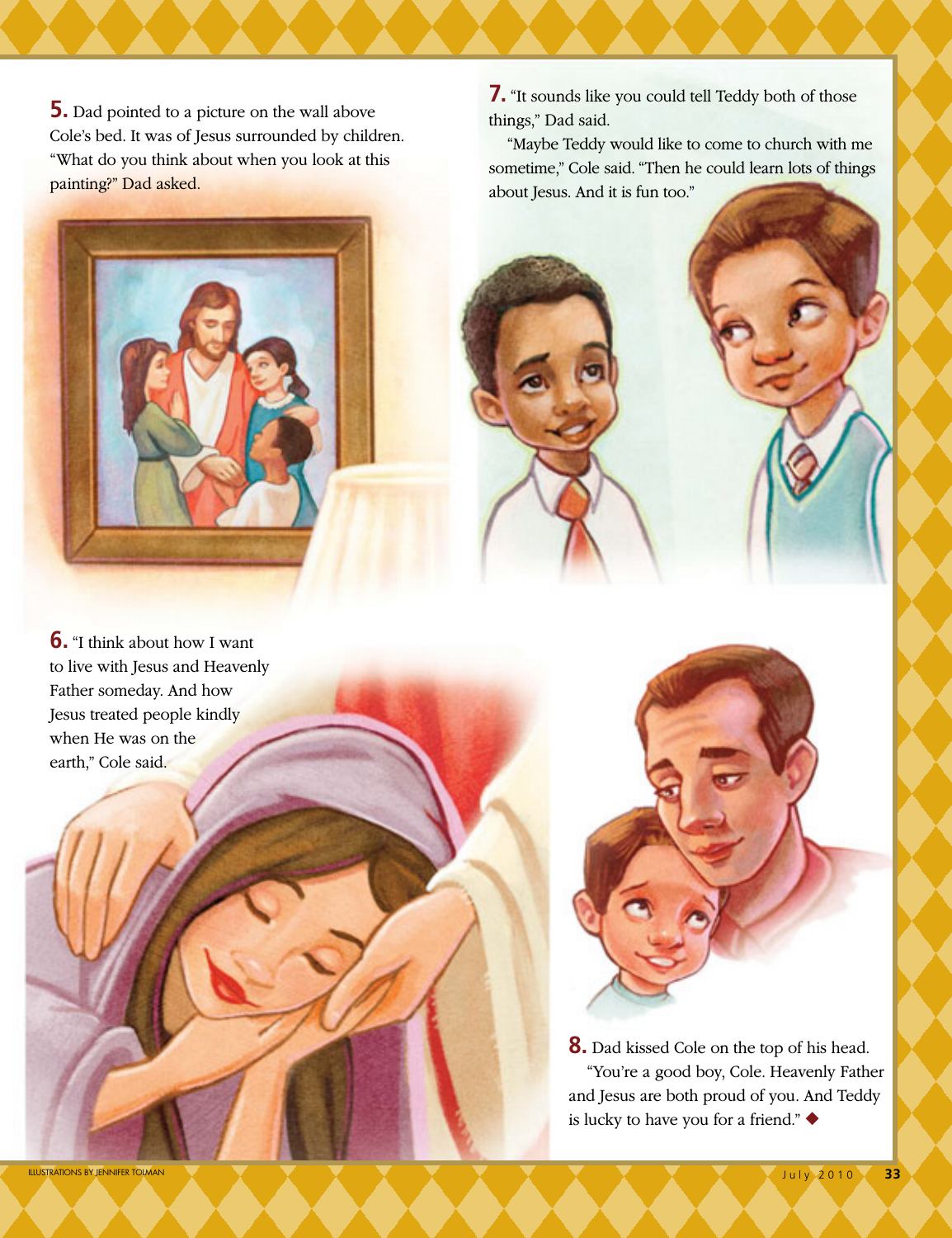